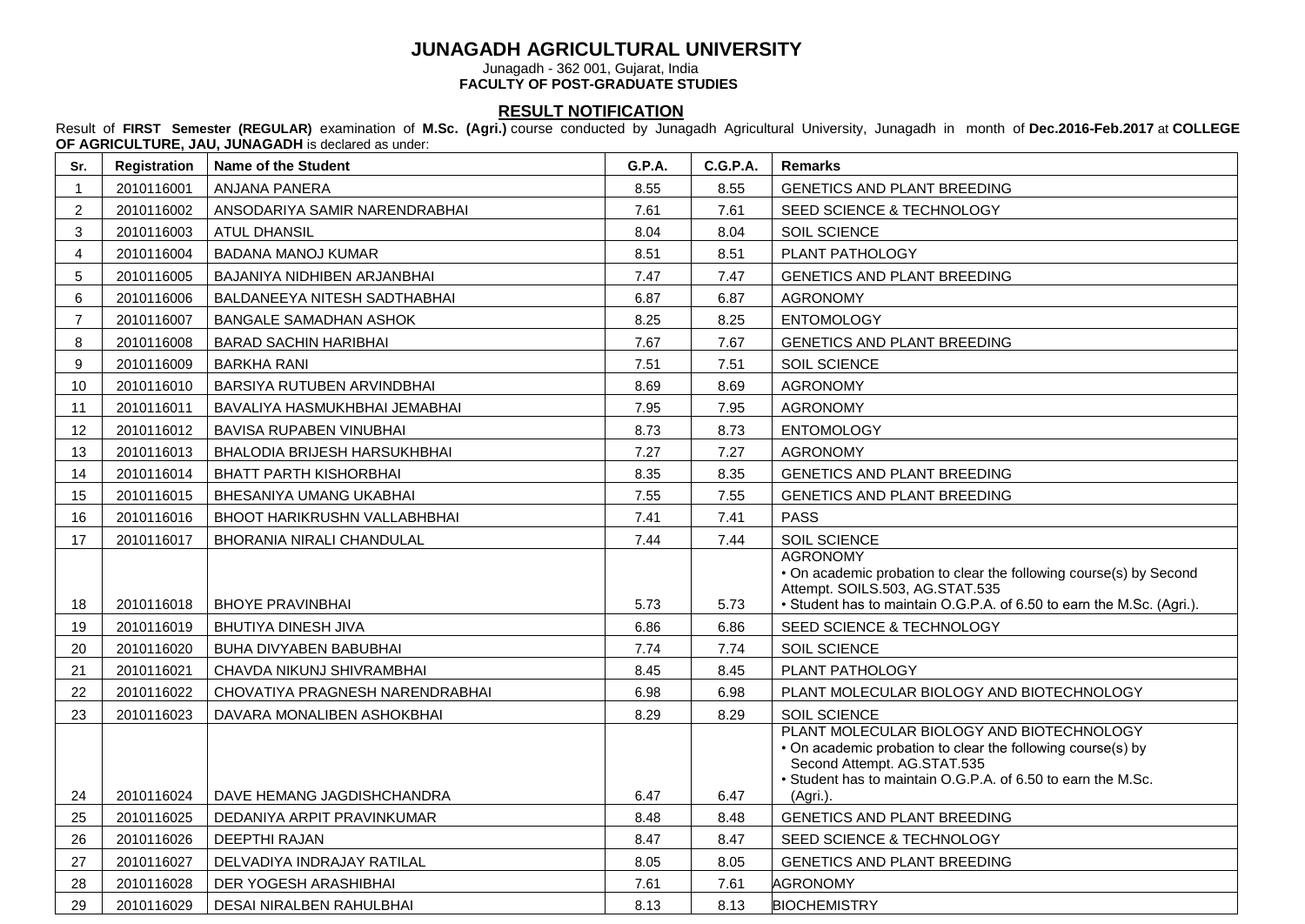| 30 | 2010116030 | DEVANANDA K M                         | 8.68 | 8.68 | <b>ENTOMOLOGY</b>                                                                                                                                                                                                        |
|----|------------|---------------------------------------|------|------|--------------------------------------------------------------------------------------------------------------------------------------------------------------------------------------------------------------------------|
| 31 | 2010116031 | <b>DEVYANI KATARA</b>                 | 8.08 | 8.08 | <b>GENETICS AND PLANT BREEDING</b>                                                                                                                                                                                       |
| 32 | 2010116032 | DHAKEL BHARATSINH JIVABHAI            | 5.45 | 5.45 | PLANT MOLECULAR BIOLOGY AND BIOTECHNOLOGY<br>• On academic probation to clear the following course(s) by<br>Second Attempt. AG.STAT.535                                                                                  |
|    |            |                                       |      |      | Student has to maintain O.G.P.A. of 6.50 to earn the M.Sc. (Agri.).                                                                                                                                                      |
| 33 | 2010116033 | <b>DHAVAL GOHEL</b>                   | 8.30 | 8.30 | <b>GENETICS AND PLANT BREEDING</b>                                                                                                                                                                                       |
| 34 | 2010116034 | <b>DHOLAKIA HEMANG PRAKASHCHANDRA</b> | 6.29 | 6.29 | PLANT MOLECULAR BIOLOGY AND BIOTECHNOLOGY<br>• On academic probation to clear the following course(s) by<br>Second Attempt. AG.STAT.535<br>Student has to maintain O.G.P.A. of 6.50 to earn the M.Sc. (Agri.).           |
| 35 | 2010116035 | FALDU TARANG ASHOKBHAI                | 7.55 | 7.55 | <b>CROP PHYSIOLOGY</b>                                                                                                                                                                                                   |
| 36 | 2010116036 | <b>GADHIYA KAVITABEN KANUBHAI</b>     | 8.63 | 8.63 | PLANT PATHOLOGY                                                                                                                                                                                                          |
| 37 | 2010116037 | GAJERA VIPULKUMAR CHANDUBHAI          | 7.20 | 7.20 | AGRICULTURAL ECONOMICS                                                                                                                                                                                                   |
| 38 | 2010116038 | <b>GEDIYA SANJAYBHAI PRAKASHBHAI</b>  | 7.62 | 7.62 | SOIL SCIENCE                                                                                                                                                                                                             |
| 39 | 2010116039 | GHETIYA KRUPABEN PRAVINBHAI           | 8.87 | 8.87 | GENETICS AND PLANT BREEDING                                                                                                                                                                                              |
| 40 | 2010116040 | <b>GINOYA AARTI VRAJLAL</b>           | 8.07 | 8.07 | SEED SCIENCE & TECHNOLOGY                                                                                                                                                                                                |
| 41 | 2010116041 | <b>GODHANI MITALBEN RAMESHBHAI</b>    | 8.85 | 8.85 | <b>PASS</b>                                                                                                                                                                                                              |
| 42 | 2010116042 | GOTHALIYA DIKSHITA RAJESHBHAI         | 8.21 | 8.21 | <b>PASS</b>                                                                                                                                                                                                              |
|    |            | <b>GUNA GAUTAM DAYABHAI</b>           |      |      | <b>BIOCHEMISTRY</b><br>• Student has to maintain O.G.P.A. of 6.50 to earn the M.Sc.<br>(Agri.).<br>• He/she has to repeat the following I Grade courses by Second<br>trial as and when the same are offered. AG.STAT.535 |
| 43 | 2010116043 |                                       | 5.78 | 5.78 |                                                                                                                                                                                                                          |
| 44 | 2010116044 | HADAVANI JANAKIBEN KANTIBHAI          | 8.70 | 8.70 | <b>GENETICS AND PLANT BREEDING</b>                                                                                                                                                                                       |
| 45 | 2010116045 | HADIYA JIGNESH PRAVINBHAI             | 6.96 | 6.96 | GENETICS AND PLANT BREEDING<br><b>PASS</b>                                                                                                                                                                               |
| 46 | 2010116046 | HIRAPARA MONIKA MANSUKHBHAI           | 7.91 | 7.91 |                                                                                                                                                                                                                          |
| 47 | 2010116047 | JADAV ANIRUDDHSINH HARIBHAI           | 8.03 | 8.03 | PLANT PATHOLOGY                                                                                                                                                                                                          |
| 48 | 2010116048 | JADAV DANABHAI ARJANBHAI              | 8.42 | 8.42 | <b>AGRONOMY</b>                                                                                                                                                                                                          |
| 49 | 2010116049 | JADAV RAHUL DHANSUKHBHAI              | 6.76 | 6.76 | SOIL SCIENCE                                                                                                                                                                                                             |
| 50 | 2010116050 | JADEJA KHUSHBUBA MAHAVIRSINH          | 8.11 | 8.11 | AGRICULTURAL EXTENSION                                                                                                                                                                                                   |
| 51 | 2010116051 | JAMBUKIYA HARGOVINDKUMAR VALLABHBHAI  | 7.09 | 7.09 | <b>CROP PHYSIOLOGY</b>                                                                                                                                                                                                   |
| 52 | 2010116052 | JANI PIYUSHKUMAR KANTILAL             | 7.08 | 7.08 | AGRICULTURAL METEOROLOGY                                                                                                                                                                                                 |
| 53 | 2010116053 | JIVANI HARSHAL KISHORBHAI             | 8.75 | 8.75 | PLANT PATHOLOGY                                                                                                                                                                                                          |
| 54 | 2010116054 | JOSHI BHARTIBEN MAHASHANKARBHAI       | 7.95 | 7.95 | AGRICULTURAL ECONOMICS                                                                                                                                                                                                   |
| 55 | 2010116055 | JOSHI MEERABEN KANAIYALAL             | 7.85 | 7.85 | PLANT MOLECULAR BIOLOGY AND BIOTECHNOLOGY                                                                                                                                                                                |
| 56 | 2010116056 | JOTANGIYA KARTIKKUMAR SHAMBHUBHAI     | 8.49 | 8.49 | PLANT PATHOLOGY                                                                                                                                                                                                          |
| 57 | 2010116057 | KADAM DATTA NARAYANRAO                | 7.91 | 7.91 | AGRICULTURAL EXTENSION                                                                                                                                                                                                   |
| 58 | 2010116058 | KAMANI KISHAN BHIKHABHAI              | 7.63 | 7.63 | <b>AGRONOMY</b>                                                                                                                                                                                                          |
| 59 | 2010116059 | KANANI DHRUV JAYENDRABHAI             | 7.73 | 7.73 | SEED SCIENCE & TECHNOLOGY                                                                                                                                                                                                |
| 60 | 2010116060 | KANDOLIYA RUSHANG UMESHKUMAR          | 7.21 | 7.21 | SOIL SCIENCE<br>AGRICULTURAL METEOROLOGY                                                                                                                                                                                 |
| 61 | 2010116061 | KANDORIYA ARASI NARAN                 | 6.50 | 6.50 | • On academic probation to clear the following course(s) by<br>Second Attempt. AG.STAT.535                                                                                                                               |
| 62 | 2010116062 | KANERIA PRASHANT BHARATBHAI           | 8.37 | 7.91 | <b>ENTOMOLOGY</b>                                                                                                                                                                                                        |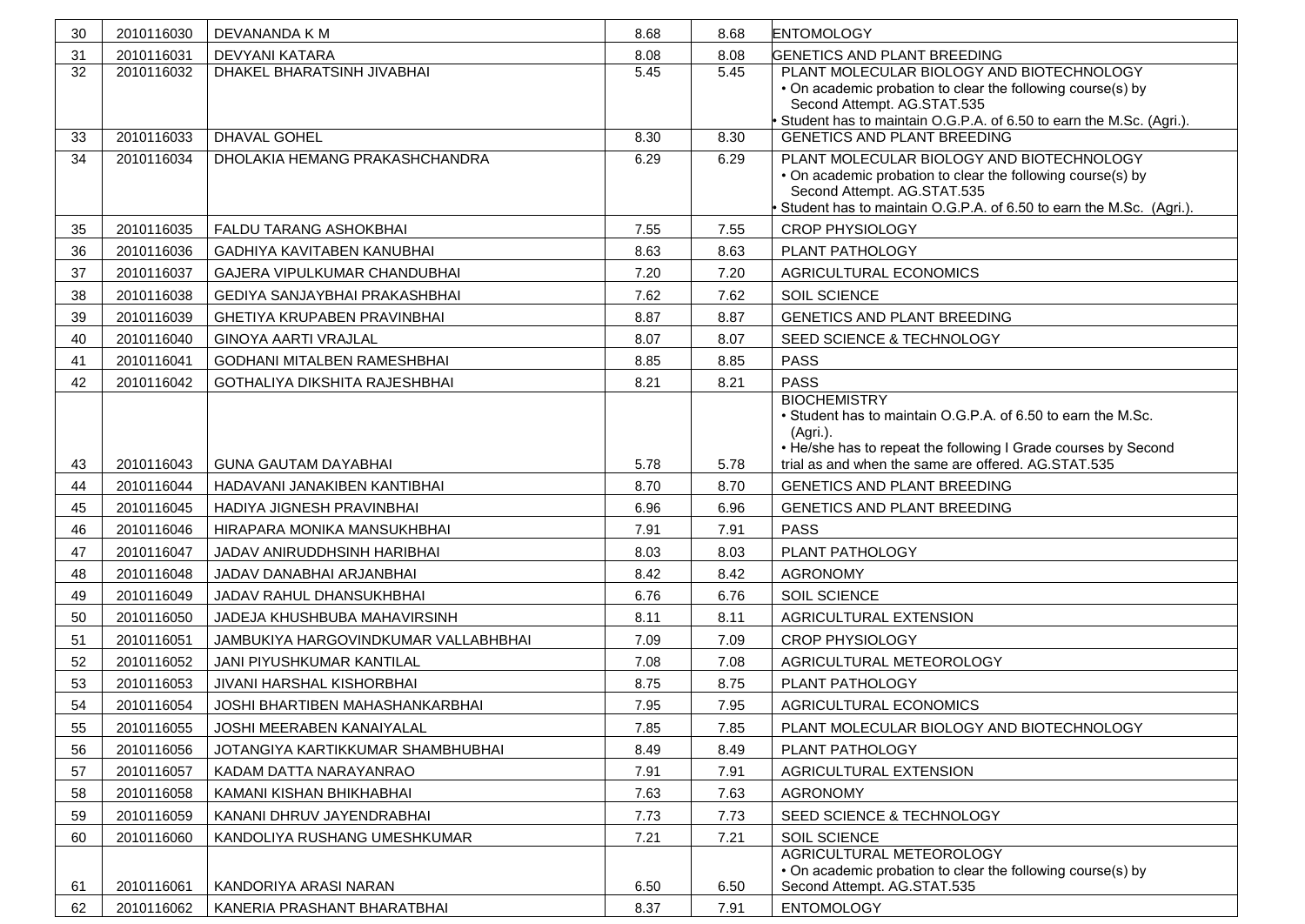| 63 | 2010116063 | KANTARIYA GHANSHYAMBHAI KALABHAI | 7.10 | 7.63 | AGRICULTURAL ECONOMICS                                                                                                                                                                                              |
|----|------------|----------------------------------|------|------|---------------------------------------------------------------------------------------------------------------------------------------------------------------------------------------------------------------------|
| 64 | 2010116064 | KAPADIYA KISHAN BHAILAL          | 6.34 | 6.34 | PLANT MOLECULAR BIOLOGY AND BIOTECHNOLOGY<br>• On academic probation to clear the following course(s) by<br>Second Attempt. AG.STAT.535<br>• Student has to maintain O.G.P.A. of 6.50 to earn the M.Sc.<br>(Agri.). |
|    |            |                                  |      |      |                                                                                                                                                                                                                     |
|    |            |                                  |      |      |                                                                                                                                                                                                                     |
|    |            |                                  |      |      |                                                                                                                                                                                                                     |
|    |            |                                  |      |      |                                                                                                                                                                                                                     |
| 65 | 2010116065 | KAPURIYA TUSHAR DINESHBHAI       | 7.58 | 7.58 | AGRICULTURAL EXTENSION                                                                                                                                                                                              |
| 66 | 2010116066 | KARANGIYA SANJAY HEBHABHAI       | 0.21 | 0.21 | PLANT MOLECULAR BIOLOGY AND BIOTECHNOLOGY                                                                                                                                                                           |
| 67 | 2010116067 | KATARIYA DIPAKBHAI VASHARAMBHAI  | 7.99 | 7.99 | <b>ENTOMOLOGY</b>                                                                                                                                                                                                   |
| 68 | 2010116068 | KOTAK JIGAR NARENDRABHAI         | 7.76 | 7.76 | <b>ENTOMOLOGY</b>                                                                                                                                                                                                   |
| 69 | 2010116069 | KUCHA HARESHKUMAR CHHAGANBHAI    | 6.72 | 6.72 | <b>PASS</b>                                                                                                                                                                                                         |
| 70 | 2010116070 | LADUMOR VAISHALIBEN LALJIBHAI    | 8.08 | 8.08 | <b>GENETICS AND PLANT BREEDING</b>                                                                                                                                                                                  |
| 71 | 2010116071 | LAKHLANI MANSHIBEN MAHESHKUMAR   | 8.29 | 8.29 | AGRICULTURAL EXTENSION                                                                                                                                                                                              |
| 72 | 2010116072 | LUNA KHIMANAND SAMRABHAI         | 7.26 | 7.26 | <b>ENTOMOLOGY</b>                                                                                                                                                                                                   |
| 73 | 2010116073 | LUNAGARIYA NIDHI PRAVINBHAI      | 8.07 | 8.07 | <b>GENETICS AND PLANT BREEDING</b>                                                                                                                                                                                  |
| 74 | 2010116074 | MALBHAGE ANANT BASWARAJ          | 8.28 | 8.28 | GENETICS AND PLANT BREEDING                                                                                                                                                                                         |
| 75 | 2010116075 | <b>MANISHA SHARMA</b>            | 8.97 | 8.97 | <b>AGRONOMY</b>                                                                                                                                                                                                     |
| 76 | 2010116076 | MEGHNATHI DIVYABEN KANTIGIRI     | 7.24 | 7.24 | AGRICULTURAL STATISTICS                                                                                                                                                                                             |
| 77 | 2010116077 | MEMON MOHD JUNED MOHD TAHIR      | 8.04 | 8.04 | <b>GENETICS AND PLANT BREEDING</b>                                                                                                                                                                                  |
| 78 | 2010116078 | MODH ZEAL ASHOKKUMAR             | 7.98 | 7.98 | <b>GENETICS AND PLANT BREEDING</b>                                                                                                                                                                                  |
| 79 | 2010116079 | MORI ANANDKUMAR RAVESINGBHAI     | 7.09 | 7.09 | PLANT MOLECULAR BIOLOGY AND BIOTECHNOLOGY                                                                                                                                                                           |
| 80 | 2010116080 | MUKUL KUMAR GANDHI               | 6.34 | 6.34 | PLANT MOLECULAR BIOLOGY AND BIOTECHNOLOGY<br>• On academic probation to clear the following course(s) by<br>Second Attempt. AG.STAT.535<br>• Student has to maintain O.G.P.A. of 6.50 to earn the M.Sc. (Agri.).    |
|    |            |                                  |      |      |                                                                                                                                                                                                                     |
|    |            |                                  |      |      |                                                                                                                                                                                                                     |
|    |            |                                  |      |      |                                                                                                                                                                                                                     |
| 81 | 2010116081 | NAKUM SANJAYBHAI DAHYABHAI       | 6.91 | 6.91 | SOIL SCIENCE                                                                                                                                                                                                        |
| 82 | 2010116082 | NAMRATA DEVI                     | 8.16 | 8.16 | AGRICULTURAL ECONOMICS                                                                                                                                                                                              |
| 83 | 2010116083 | OZA ARJUN DHIRAJLAL              | 7.46 | 7.46 | GENETICS AND PLANT BREEDING                                                                                                                                                                                         |
| 84 | 2010116084 | PAGHADAL CHIRAG BHARATBHAI       | 7.33 | 7.33 | <b>CROP PHYSIOLOGY</b>                                                                                                                                                                                              |
| 85 | 2010116085 | PANDYA PRIYANKABEN MAVJIBHAI     | 7.97 | 7.97 | PLANT MOLECULAR BIOLOGY AND BIOTECHNOLOGY                                                                                                                                                                           |
| 86 | 2010116086 | PARMAR BHUMIKABEN RATNABHAI      | 7.37 | 7.37 | GENETICS AND PLANT BREEDING                                                                                                                                                                                         |
|    |            |                                  |      |      | <b>BIOCHEMISTRY</b>                                                                                                                                                                                                 |
| 87 | 2010116087 | PARMAR KRUPALKUMAR ASHOKBHAI     | 7.48 | 7.48 | . On academic probation to clear the following course(s) by Second<br>Attempt. AG.STAT.535<br>AGRICULTURAL ECONOMICS                                                                                                |
| 88 | 2010116088 | PARMAR SANJAY KANJIBHAI          | 6.39 | 6.39 | • On academic probation to clear the following course(s) by Second                                                                                                                                                  |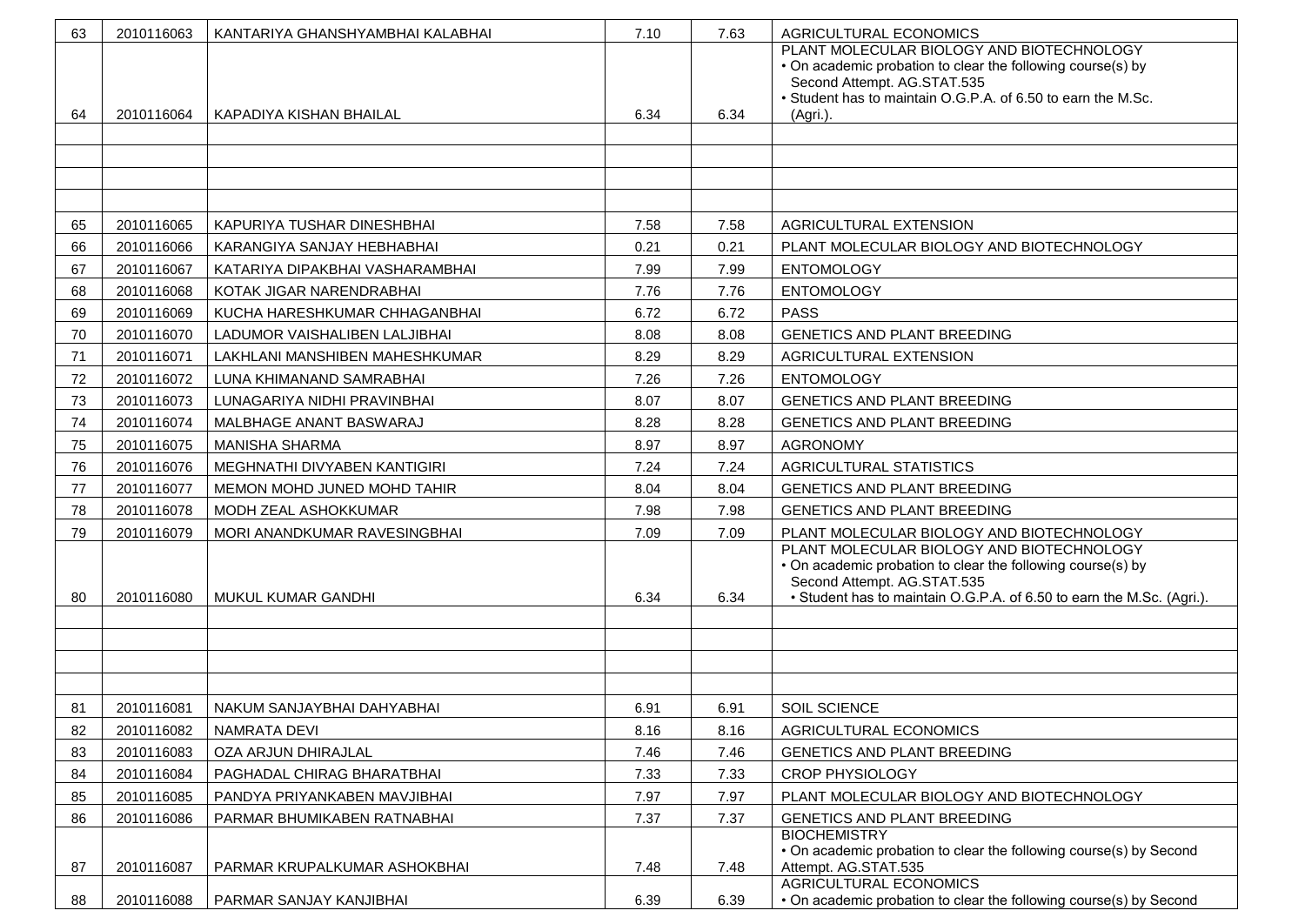|     |            |                                |      |      | Attempt. ABM.513                                                                                                                                   |
|-----|------------|--------------------------------|------|------|----------------------------------------------------------------------------------------------------------------------------------------------------|
|     |            |                                |      |      | • Student has to maintain O.G.P.A. of 6.50 to earn the M.Sc. (Agri.).                                                                              |
| 89  | 2010116089 | PARMAR VINOD KARSHANBHAI       | 7.05 | 7.05 | <b>AGRONOMY</b>                                                                                                                                    |
| 90  | 2010116090 | PATEL DIVYA SUNILKUMAR         | 8.58 | 8.58 | <b>ENTOMOLOGY</b>                                                                                                                                  |
| 91  | 2010116091 | PATEL HETALBEN JESINGBHAI      | 7.28 | 7.28 | <b>AGRONOMY</b>                                                                                                                                    |
| 92  | 2010116092 | PATEL JAIMINKUMAR DHIRAJLAL    | 6.83 | 6.83 | SEED SCIENCE & TECHNOLOGY                                                                                                                          |
| 93  | 2010116093 | PATEL NIKITABAHEN SHAILESHBHAI | 7.59 | 7.59 | GENETICS AND PLANT BREEDING                                                                                                                        |
| 94  | 2010116094 | PATEL SONALBEN SUMANBHAI       | 8.35 | 8.35 | PLANT PATHOLOGY                                                                                                                                    |
| 95  | 2010116095 | PATEL TEJASKUMAR MAHESHBHAI    | 7.03 | 7.03 | <b>ENTOMOLOGY</b>                                                                                                                                  |
| 96  | 2010116096 | PATEL VISHVABEN PRAMODBHAI     | 7.26 | 7.26 | AGRICULTURAL STATISTICS                                                                                                                            |
| 97  | 2010116097 | PATELIYA ANILKUMAR BHAGVANBHAI | 6.52 | 6.52 | <b>AGRONOMY</b><br>• On academic probation to clear the following course(s) by Second<br>Attempt. AG.STAT.535                                      |
| 98  | 2010116098 | PATIL DIGVIJAY EKANATH         | 7.55 | 7.55 | SOIL SCIENCE                                                                                                                                       |
| 99  | 2010116099 | PAVRA MILANKUMAR JIVABHAI      | 6.98 | 6.98 | <b>AGRONOMY</b>                                                                                                                                    |
| 100 | 2010116100 | POPALIYA MADHAVI JAGDISHBHAI   | 7.81 | 7.81 | <b>GENETICS AND PLANT BREEDING</b>                                                                                                                 |
| 101 | 2010116101 | POSHIYA PRIMA GIRDHARBHAI      | 8.06 | 8.06 | PLANT PATHOLOGY                                                                                                                                    |
| 87  | 2010116087 | PARMAR KRUPALKUMAR ASHOKBHAI   | 7.48 | 7.48 | <b>BIOCHEMISTRY</b><br>• On academic probation to clear the following course(s) by Second<br>Attempt. AG.STAT.535<br><b>AGRICULTURAL ECONOMICS</b> |
|     |            |                                |      |      | • On academic probation to clear the following course(s) by Second<br>Attempt. ABM.513                                                             |
| 88  | 2010116088 | PARMAR SANJAY KANJIBHAI        | 6.39 | 6.39 | • Student has to maintain O.G.P.A. of 6.50 to earn the M.Sc. (Agri.).                                                                              |
| 89  | 2010116089 | PARMAR VINOD KARSHANBHAI       | 7.05 | 7.05 | <b>AGRONOMY</b>                                                                                                                                    |
| 90  | 2010116090 | PATEL DIVYA SUNILKUMAR         | 8.58 | 8.58 | <b>ENTOMOLOGY</b>                                                                                                                                  |
| 91  | 2010116091 | PATEL HETALBEN JESINGBHAI      | 7.28 | 7.28 | <b>AGRONOMY</b>                                                                                                                                    |
| 92  | 2010116092 | PATEL JAIMINKUMAR DHIRAJLAL    | 6.83 | 6.83 | SEED SCIENCE & TECHNOLOGY                                                                                                                          |
| 93  | 2010116093 | PATEL NIKITABAHEN SHAILESHBHAI | 7.59 | 7.59 | GENETICS AND PLANT BREEDING                                                                                                                        |
| 94  | 2010116094 | PATEL SONALBEN SUMANBHAI       | 8.35 | 8.35 | PLANT PATHOLOGY                                                                                                                                    |
| 95  | 2010116095 | PATEL TEJASKUMAR MAHESHBHAI    | 7.03 | 7.03 | <b>ENTOMOLOGY</b>                                                                                                                                  |
| 96  | 2010116096 | PATEL VISHVABEN PRAMODBHAI     | 7.26 | 7.26 | <b>AGRICULTURAL STATISTICS</b><br><b>AGRONOMY</b>                                                                                                  |
| 97  | 2010116097 | PATELIYA ANILKUMAR BHAGVANBHAI | 6.52 | 6.52 | • On academic probation to clear the following course(s) by Second<br>Attempt. AG.STAT.535                                                         |
| 98  | 2010116098 | PATIL DIGVIJAY EKANATH         | 7.55 | 7.55 | SOIL SCIENCE                                                                                                                                       |
| 99  | 2010116099 | PAVRA MILANKUMAR JIVABHAI      | 6.98 | 6.98 | <b>AGRONOMY</b>                                                                                                                                    |
| 100 | 2010116100 | POPALIYA MADHAVI JAGDISHBHAI   | 7.81 | 7.81 | GENETICS AND PLANT BREEDING                                                                                                                        |
| 101 | 2010116101 | POSHIYA PRIMA GIRDHARBHAI      | 8.06 | 8.06 | PLANT PATHOLOGY                                                                                                                                    |
| 102 | 2010116102 | PRUTHVI YADAV P                | 8.48 | 8.48 | AGRICULTURAL METEOROLOGY                                                                                                                           |
| 103 | 2010116103 | RAIYANI VIPUL NITINBHAI        | 7.66 | 7.66 | <b>AGRONOMY</b>                                                                                                                                    |
| 104 | 2010116104 | RAMYA M J                      | 8.56 | 8.56 | SEED SCIENCE & TECHNOLOGY                                                                                                                          |
| 105 | 2010116105 | RANJITHA M C                   | 8.46 | 8.46 | <b>GENETICS AND PLANT BREEDING</b>                                                                                                                 |
| 106 | 2010116106 | RATHOD ATULKUMAR RAMESHBHAI    | 7.64 | 7.64 | <b>ENTOMOLOGY</b>                                                                                                                                  |